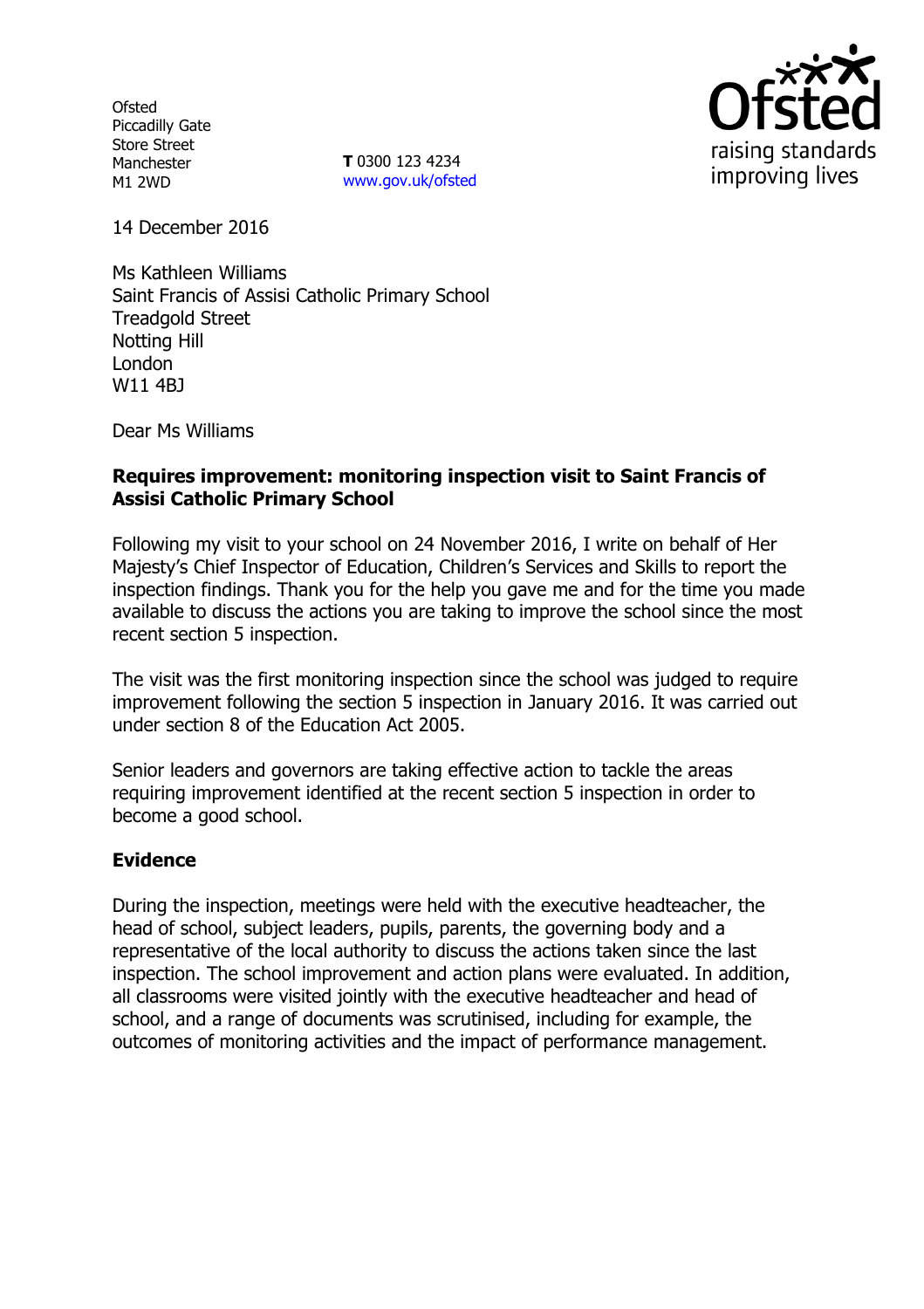

# **Context**

Since the last inspection, a number of teachers have left the school and have been replaced by new appointees. At the time of this visit, two assistant headteachers were on maternity leave with their roles being taken temporarily by middle leaders.

## **Main findings**

Since your appointment as executive headteacher, just before the last inspection in September 2015, you have taken decisive action to raise standards and improve pupils' outcomes. This has had a profound impact on the school and its pupils, particularly the improvement of teaching, learning and assessment. While there is still a little way to go, teaching across the school now has a much more positive effect on pupils' learning.

Achieving this improvement has not been without its challenges. In September 2015, some 70% of teachers were agency staff and consistency in the quality of teaching suffered as a result. However, you and your senior team have tackled the ineffective teaching successfully by setting high expectations, establishing a strong culture of achievement and not diverging from well-defined plans for improvement. This work has meant that a number of teachers left last academic year. Although this has presented challenges in relation to recruitment, you have been able to appoint new staff with the right skills and expertise needed to improve the overall quality of teaching. This represents a significant success and is testament to the tenacity and rigour of your leadership.

To improve teaching, learning and assessment, you have established a well-defined system for tracking teachers' performance. It is linked closely to the teachers' standards and includes a range of opportunities for support such as team teaching, observing others and mentoring. The tracking system uses a wide range of evidence, including assessment information, performance objectives and teaching and learning reviews. The evidence is detailed and robust and feeds into teacher appraisal and salary progression effectively. As a result, there is a positive dialogue between teachers and leaders about improvement.

The teachers and teaching assistants I spoke with were positive about the changes and improvements over the past year or so. They were very clear that the monitoring of teaching is much more rigorous than in the past and understand how this feeds into their appraisal. A particular feature of this process is that staff have a range of measurable targets that are based on the impact on pupils' progress. As staff noted, small, measurable targets have moved teaching forward successfully.

Middle leaders have taken a central role in the work to improve teaching. For example, they have had the task of improving the inadequate teaching so that it is moved to good. This has been achieved effectively by modelling best practice, coaching and 'peer' teaching, enabling teachers to improve their skills and raise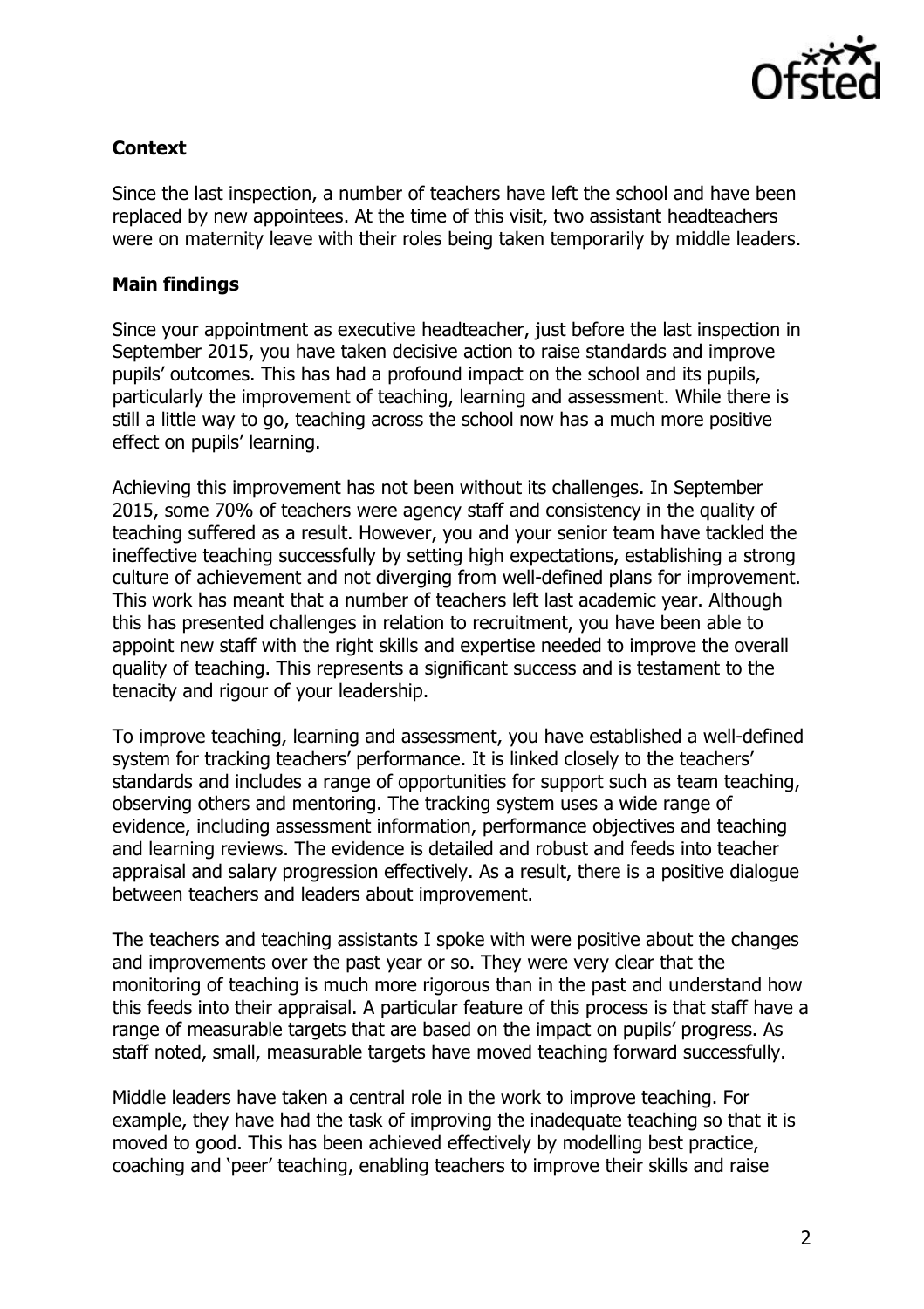

achievement in their classes. Middle leaders are now holding teachers to account for their work in a supportive and aspirational framework.

A range of professional development opportunities provides an additional layer of support for middle leaders, teachers and teaching assistants. The management team has attended training on how to resolve conflict. Partnerships with schools in the federation have allowed teachers to see how others work and to gain ideas about how to improve their own practice. This has done much to raise standards of teaching and ensure that there is good capacity for further improvement.

You have rightly identified achievement in reading and mathematics as a particular priority. Fewer pupils than average reached the expected standards for their age in the 2016 tests and progress was less than in other schools. The performance of disadvantaged pupils has also been identified as a weakness because their achievements lag behind those of others in the country and in the school. These weaknesses are the result of a legacy of underachievement and have left gaps in pupils' learning. While the impact on the 2016 tests was limited, pupils' achievements this term are now showing clear signs of improvement and the additional support is helping them to catch up.

Together with senior leaders, you have established a range of strategies to raise standards. The system for tracking pupils' progress is robust and based on wellfounded assessment information. As a result, pupils who are falling behind with their learning, or experiencing difficulties, are identified quickly and provided with appropriate support that enables them to learn successfully.

You have also identified that for some pupils, barriers to learning are emotional and social, not just academic. To overcome these barriers, the school wisely works with a range of outside agencies, including the educational psychologist, social workers and consultants, to tackle issues such as confidence, self-esteem and, in some cases, mental health issues. This attention to pupils' social and emotional welfare, as well as to their academic progress, is a key plank in your improvement plan and has a positive impact on achievement.

There has been a significant improvement in the quality of provision in the early years. The quality of the outdoor area for Reception children has been upgraded and the classroom environment has been considerably improved. However, you recognise that more needs to be done to ensure that the outside area in the Nursery class is similarly improved. As a result of this work, children are beginning to make better progress.

The visits we made jointly to all of the classrooms indicate clearly that your focus on improving teaching quality and pupils' outcomes is paying off. Two notable features were the excellent behaviour of pupils and the skilled way that most teachers manage learning. They use their subject knowledge well to motivate and interest pupils. Teachers provide challenging work, including for the most able,